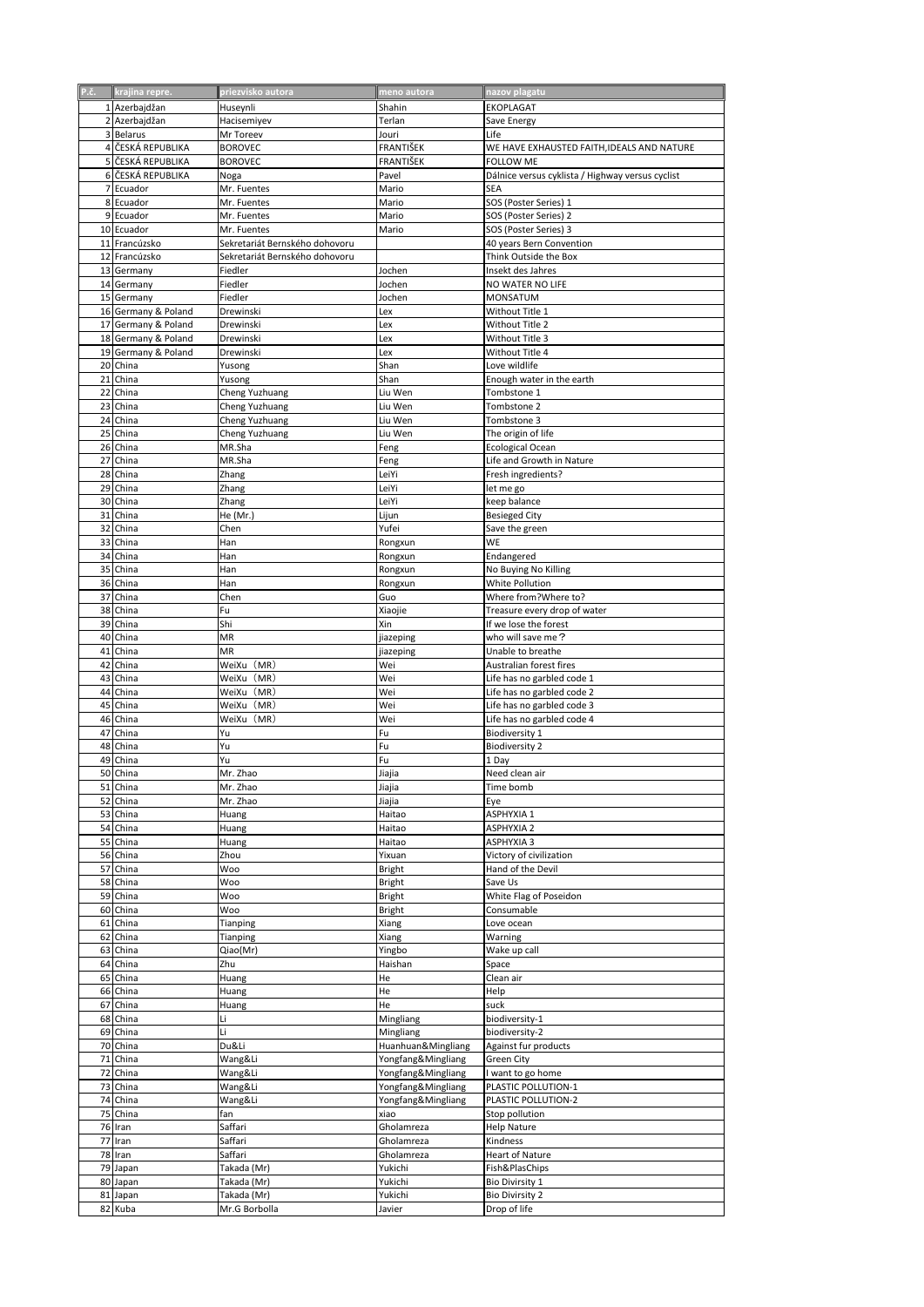|     | 83 Mexico     | Ms                 | Naandeyé  | 22 trees                                    |
|-----|---------------|--------------------|-----------|---------------------------------------------|
|     | 84 Mexico     | Ms                 | Naandeyé  | Biophilia                                   |
|     |               | Ms                 |           |                                             |
|     | 85 Mexico     |                    | Naandeyé  | <b>Building the future</b>                  |
|     | 86 Poland     | Longawa            | Patrycja  | Seal and garbage                            |
| 87  | Poland        | Longawa            | Patrycja  | Octopus                                     |
| 88  | Poland        | Longawa            | Patrycja  | Stof Acid Rain                              |
| 89  | Poland        | Longawa            | Patrycja  | Water is Life                               |
|     | 90 Poland     | WŁOSTOWSKA         | EWA       | In Poland, In 2018                          |
|     |               |                    |           |                                             |
|     | 91 Poland     | Osman              | Marek     | Hot problem                                 |
|     | 92 Poland     | Osman              | Marek     | Homovirus                                   |
|     | 93 Poland     | Osman              | Marek     | Pandemic box                                |
| 94  | Poland        | Osman              | Marek     | Eco/ego                                     |
|     |               |                    |           |                                             |
|     | 95 Poland     | <b>MRS DAJCZAK</b> | AGNIESZKA | <b>FOUNTAIN OF TRASH</b>                    |
| 96  | Poland        | <b>MRS DAJCZAK</b> | AGNIESZKA | MARINE MAMMAL                               |
|     | 97 Poland     | <b>MRS DAJCZAK</b> | AGNIESZKA | <b>MARINE MAMMALS</b>                       |
|     | 98 Poland     | Szpyt              | Ewa       | Take Your Own Cup                           |
|     | 99 Poland     | Szpyt              | Ewa       | Take Your Own Bag                           |
|     |               |                    |           |                                             |
|     | 100 Poland    | Szpyt              | Ewa       | Take Your Own Bottle                        |
|     | 101 Poland    | Święcicka          | Julia     | Population pollution 1                      |
|     | 102 Poland    | Święcicka          | Julia     | Population pollution 2                      |
|     | 103 Poland    | Cichy              | Iwona     | <b>Breathing Rights for Everyone!</b>       |
|     | 104 Poland    | Cichy              | Iwona     | Earth. Our only home. Be(e) aware.          |
|     |               |                    |           |                                             |
|     | 105 Poland    | (Mr) Urbańczyk     | Marcin    | Figures                                     |
|     | 106 Poland    | Sutyła(MS)         | Emanuela  | Queen Bee II                                |
| 107 | Poland        | Lechwar            | Stefan    | Snowman                                     |
|     | 108 Poland    | Mazur              | Wojciech  | Captivity                                   |
|     |               | Mazur              |           |                                             |
| 109 | Poland        |                    | Wojciech  | For Our Sins                                |
|     | 110 Poland    | Kipka (MR)         | Tomasz    | 13th Open Ecological Conference             |
|     | 111 Poland    | Kipka (MR)         | Tomasz    | <b>Biodiversity 1</b>                       |
|     | 112 Poland    | Kipka (MR)         | Tomasz    | <b>Biodiversity 2</b>                       |
|     | 113 Poland    | Kipka (MR)         | Tomasz    | <b>Biodiversity 3</b>                       |
|     |               |                    |           |                                             |
|     | 114 Polska    | Sobolewska         | Martyna   | Disappear                                   |
|     | 115 Russia    | Rezanova           | Natalia   | Arctic radiance                             |
|     | 116 Slovensko | Javorik            | Peter     | CO <sub>2</sub>                             |
|     | 117 Slovensko | Javorik            | Peter     | <b>Global Warming</b>                       |
|     |               |                    |           |                                             |
|     | 118 Slovensko | Javorik            | Peter     | Naturalistic shapes and forms               |
|     | 119 Slovensko | Kovalenko          | Mykola    | bird                                        |
|     | 120 Slovensko | Kovalenko          | Mykola    | Dialogue with nature                        |
|     | 121 Slovensko | Božiková           | Anna      | Zakázané ovocie                             |
|     |               |                    |           |                                             |
|     | 122 Slovensko | Ms. Katreniaková   | Ester     | Ecobrutality                                |
|     | 123 Slovensko | Ms. Katreniaková   | Ester     | Hell/p                                      |
|     | 124 Slovensko | Ms. Katreniaková   | Ester     | INVERSE                                     |
|     | 125 Slovensko | Hreusová           | Diana     | Ekoproblém, si to ty? (Kapacita, to čo je?) |
|     | 126 Slovensko | Hreusová           | Diana     | Ekoproblém, si to ty? (Karma, si to ty?)    |
|     |               |                    |           |                                             |
|     | 127 Slovensko | Hreusová           | Diana     | Ekoproblém, si to ty? (Ryby, ste tu?)       |
|     | 128 Slovensko | Semanová           | Gabriela  | Easter Egg                                  |
|     | 129 Slovensko | Demková            | Kristína  | They are losing home                        |
|     | 130 Slovensko | Demková            | Kristína  | Just few years of color                     |
|     | 131 Slovensko | Demková            | Kristína  | More flowers more smiles                    |
|     |               |                    |           |                                             |
|     | 132 Slovensko | Kotiková           | Karolína  | WHY DID YOU KILL MAMA WITH CRUDE OIL ?      |
|     | 133 Slovensko | Kotiková           | Karolína  | CAN YOU FIND AT LEAST ONE JELLYFISH?        |
|     | 134 Slovensko | Mašlej             | Dávid     | Less ink is more eco                        |
|     | 135 Slovensko | Mašlej             | Dávid     | I leaf(love) you                            |
|     |               |                    |           |                                             |
|     | 136 Slovensko | HAŠČÁK             | ANDREJ    | <b>GLOBAL WARNING</b>                       |
|     | 137 Slovensko | HAŠČÁK             | ANDREJ    | <b>WATER IS LIFE</b>                        |
|     | 138 Slovensko | HAŠČÁK             | ANDREJ    | <b>GREEN FUTURE</b>                         |
|     | 139 Slovensko | Sisák              | Lenka     | Be(e) the greatest hero                     |
|     | 140 Slovensko | Sisák              | Lenka     | Save nature - save love                     |
|     |               |                    |           |                                             |
|     | 141 Slovensko | Hajsáková          | Štefánia  | Firest                                      |
|     |               |                    |           |                                             |
|     | 142 Slovensko | Žitňáková          | Janka     | disgust 1                                   |
|     | 143 Slovensko | Jenčuráková        | Eva       |                                             |
|     |               |                    |           | IS THIS THE VISION OF OUR FUTURE?           |
|     | 144 Slovensko | Jenčuráková        | Eva       | VČELA / VČERA                               |
|     | 145 Slovensko | Nemcová            | Eva       | MISIA-E                                     |
|     | 146 Slovensko | Špáková            | Lucia     | They call it burnout syndrome               |
|     | 147 Slovensko | Špáková            | Lucia     | We are not mute if you are not deaf         |
|     |               |                    |           | <b>VLK</b>                                  |
|     | 148 Slovensko | Čižmáriková        | Kristína  |                                             |
|     | 149 Slovensko | Čižmáriková        | Kristína  | TRIEDENÝ ODPAD                              |
|     | 150 Slovensko | Šutarík            | Adam      | OCHRANÁRI                                   |
|     | 151 Slovensko | Koššová            | Katarína  | STOP                                        |
|     |               |                    |           |                                             |
|     | 152 Slovensko | Kupčo              | Filip     | PLÁN B                                      |
|     | 153 Slovensko | Parizeková         | Tereza    | <b>SVET PET</b>                             |
|     | 154 Slovensko | Sumka              | Martin    | AKO SA DO HORY VOLÁ, TAK SA Z HORY OZÝVA 2  |
|     | 155 Slovensko | Jarošová           | Vanesa    | Tree is important                           |
|     | 156 Slovensko | Kvašňovská         | Zuzana    | ENVIRONMENT                                 |
|     |               |                    |           |                                             |
|     | 157 Slovensko | Sipták             | Martin    | Nie je všetko eko čo sa zelená              |
|     | 158 Slovensko | Sipták             | Martin    | Challenge (vetvička)                        |
|     | 159 Slovensko | Briestenský        | Alicia    | Tučniaci                                    |
|     | 160 Slovensko | Briestenský        | Alicia    | Ozone                                       |
|     |               |                    |           |                                             |
|     | 161 Slovensko | Laurenčíková       | Natália   | Zmrzlinka                                   |
|     | 162 Slovensko | Gáborová           | Alžbeta   | Všetko                                      |
|     | 163 Slovensko | Kormanová          | Anna      | Slvenské lesy                               |
|     | 164 Slovensko | Eliášová           | Dominika  | Save up water                               |
|     | 165 Slovensko | Kamhalová          | Zuzana    | 466                                         |